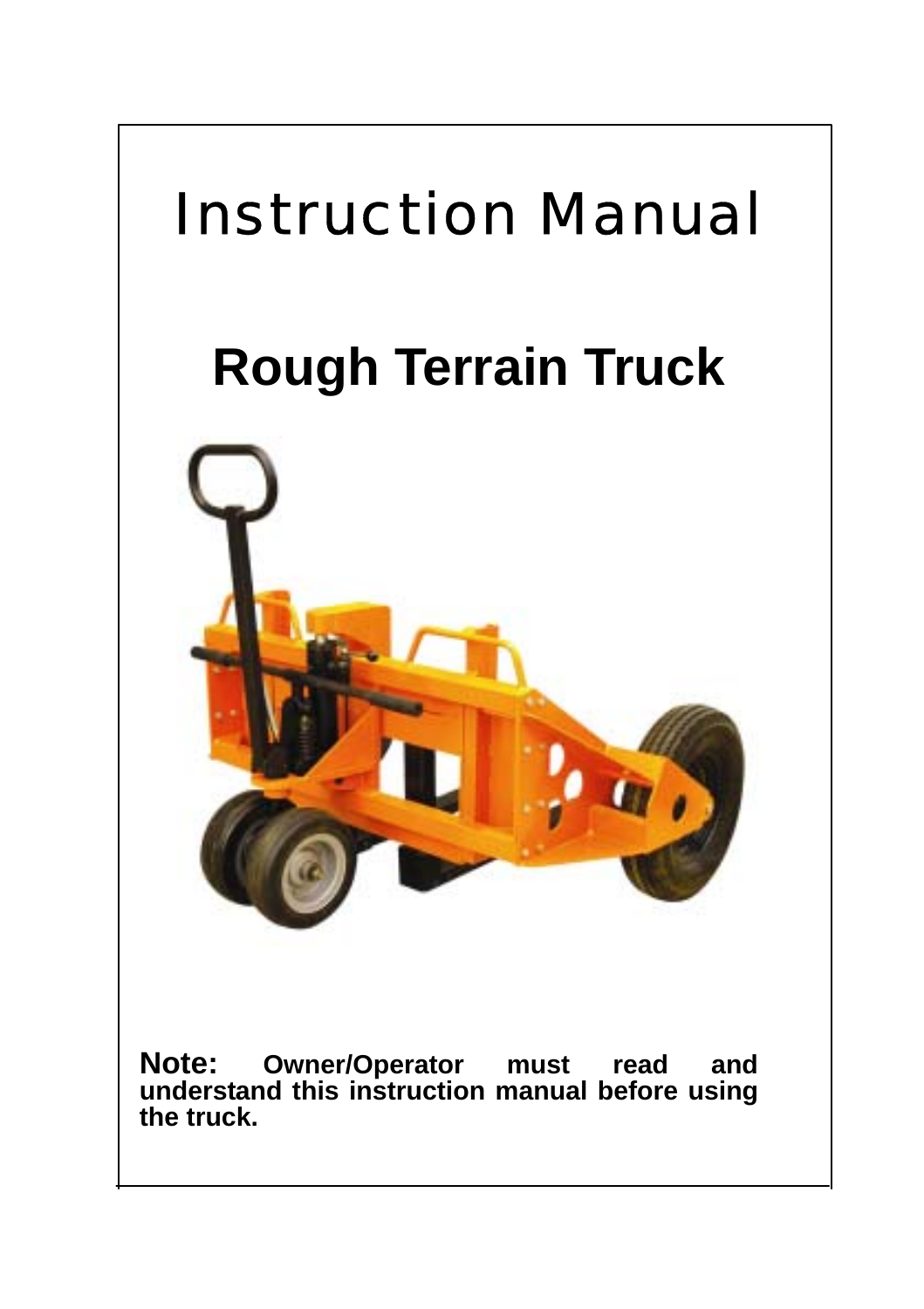Thank you for choosing our product.

Before using this product, please read this manual carefully, understand the construction and performance, and operate, maintain according to the manual. Overload is especially forbidden to avoid injuring person, damage of load and truck. Any damage or injuring which is caused by change of truck without the permission is nothing to do with the manufacturer.

## **Contents**

- **1. Preface**
- **2. Specification**
- **3. Steps of Installation**
- **4. Operating Instructions**
- **5. Safety Guide**
- **6. Maintenance**
- **7. Hydraulic Circuit**
- **8. Troubles Shooting**
- **9. Exploded View & Parts List**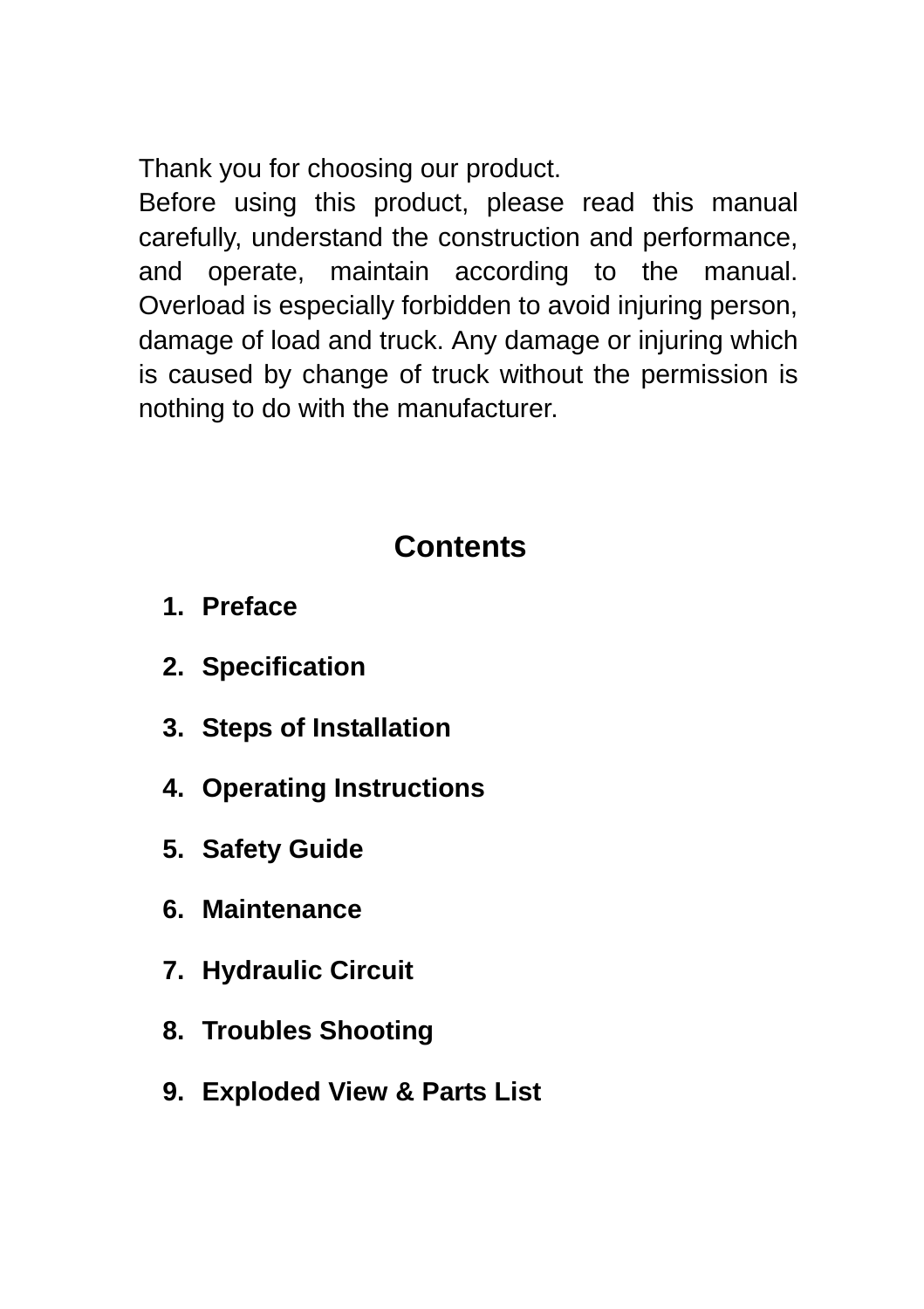#### **1. Preface**

The Rough Terrain Truck is suitable for using at construction site, factories, buildings and roads, transports various materials.

- 1) Because of the two 568mm front wheels and two 315mm steering wheels, the truck is suitable for any condition of the road. And the front wheels are pneumatic, it can reduce the friction force, minish the vibration. You can operate it easily and steadily.
- 2) Because the steering wheels are wider and solid, it enhances the carrying capacity, reduces the deformation. It is flexible to change direction lightly and handily, which improves the adaptability in ground, makes the truck be steadier, and increases carrying security.
- 3) Because of the double action pump, the work efficiency has been improved greatly.
- 4) Because of the higher lifting height, it extends the distance of the truck to the ground to suit for uneven and complicated ground.
- 5) Because of the adjustable fork, it can be suitable for material of different shapes. It makes the transportation more convenient and reliable.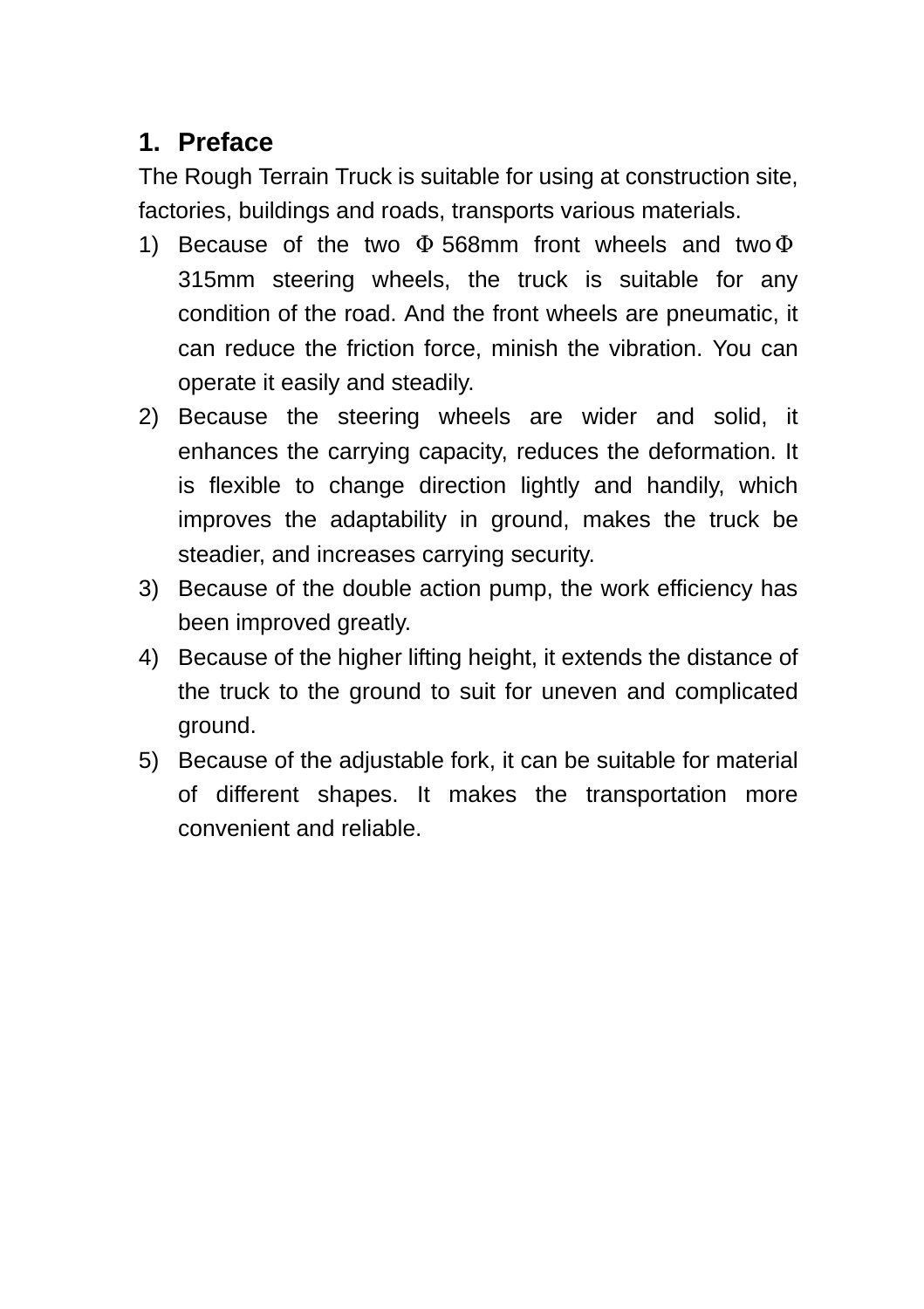## **2. Specification**

Figure 1: Constructions of the truck



- 1. Front wheel 2. Fork 3. Chassis
- 
- 
- 
- 7. Steering handle 8. Steering wheel
- -
- 
- 4. Cylinder 5. Release valve 6. Lifting handle

|  |  | Form 1: Specification |
|--|--|-----------------------|
|--|--|-----------------------|

| Model                                    |    | RP1000           |
|------------------------------------------|----|------------------|
| Capacity                                 | Kg | 1000             |
| Max. Lifting Height (H)                  | mm | 260              |
| Min. Height of Fork (h)                  | mm | 60               |
| Wheel Base (N)                           | mm | 860              |
| Width of the forks (E)                   | mm | 200~700          |
| Length of the fork (L)                   | mm | 860              |
| Dia. of Front Wheel $(D \times f1)$      | mm | $568 \times 143$ |
| Dia. of Steering Wheel ( $D \times f1$ ) | mm | $315 \times 100$ |
| Min. Turning Radius (R)                  | mm | 1460             |
| Distance between two wheels (F)          | mm | 1250             |
| Overall Length (A)                       | mm | 1410             |
| Overall Width (B)                        | mm | 1620             |
| Overall Height (C)                       | mm | 1300             |
| Net Weight                               | Kg | 295              |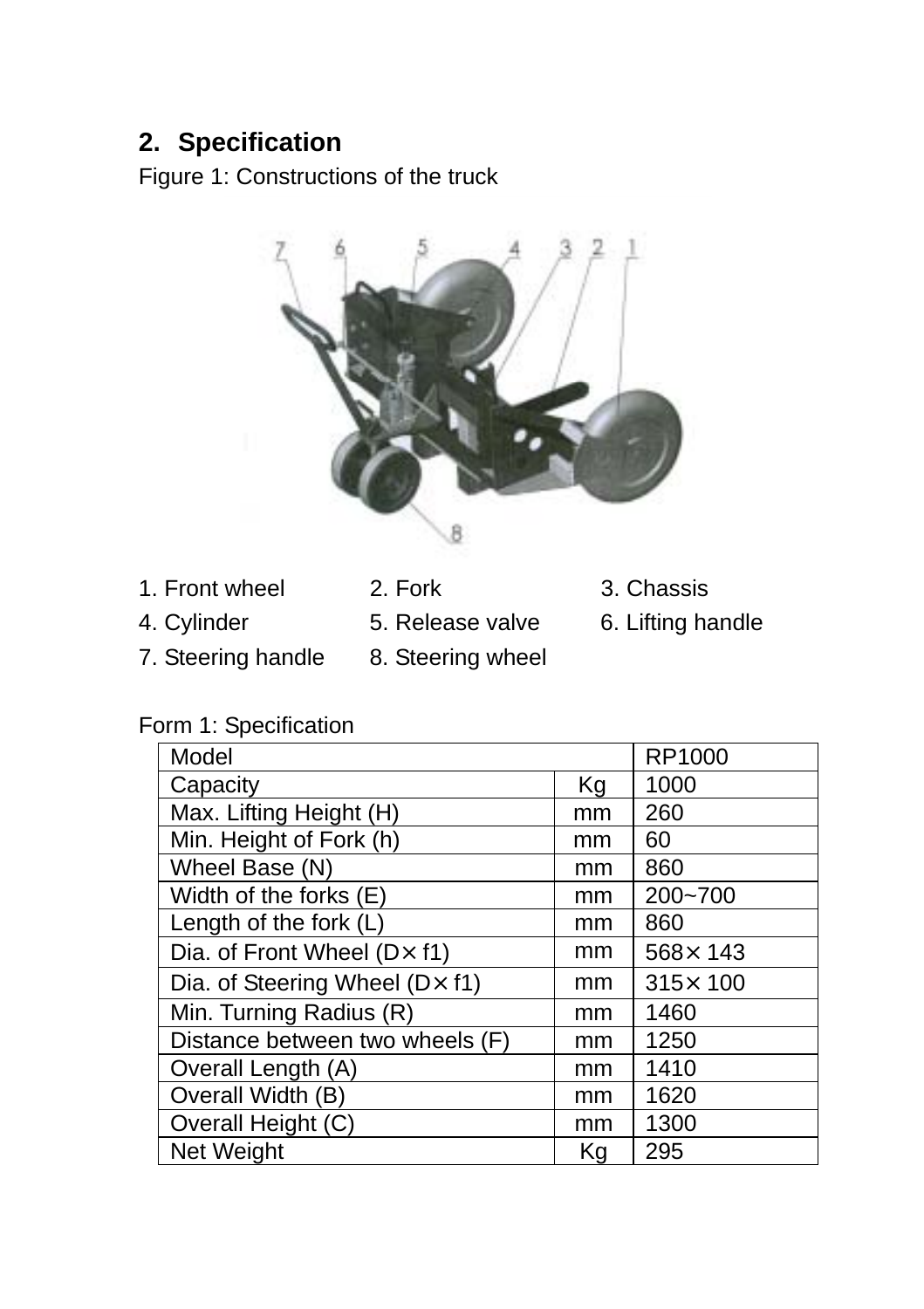#### Figure 2: Dimensions of the truck



#### **3. Steps of Installation**

- 1. Turn the two forks (123) to the horizontal position, insert the pin (124), and lock it by the split pin (122).
- 2. Put the wheel brackets (105&135) by the side of the frame (104), use screw (108), washer (107) and nut (106) to fasten them.
- 3. Insert the lifting handle (252) into the base (251), then envelop it by two covers (253).
- 4. Insert the steering handle (301) into the base (319), and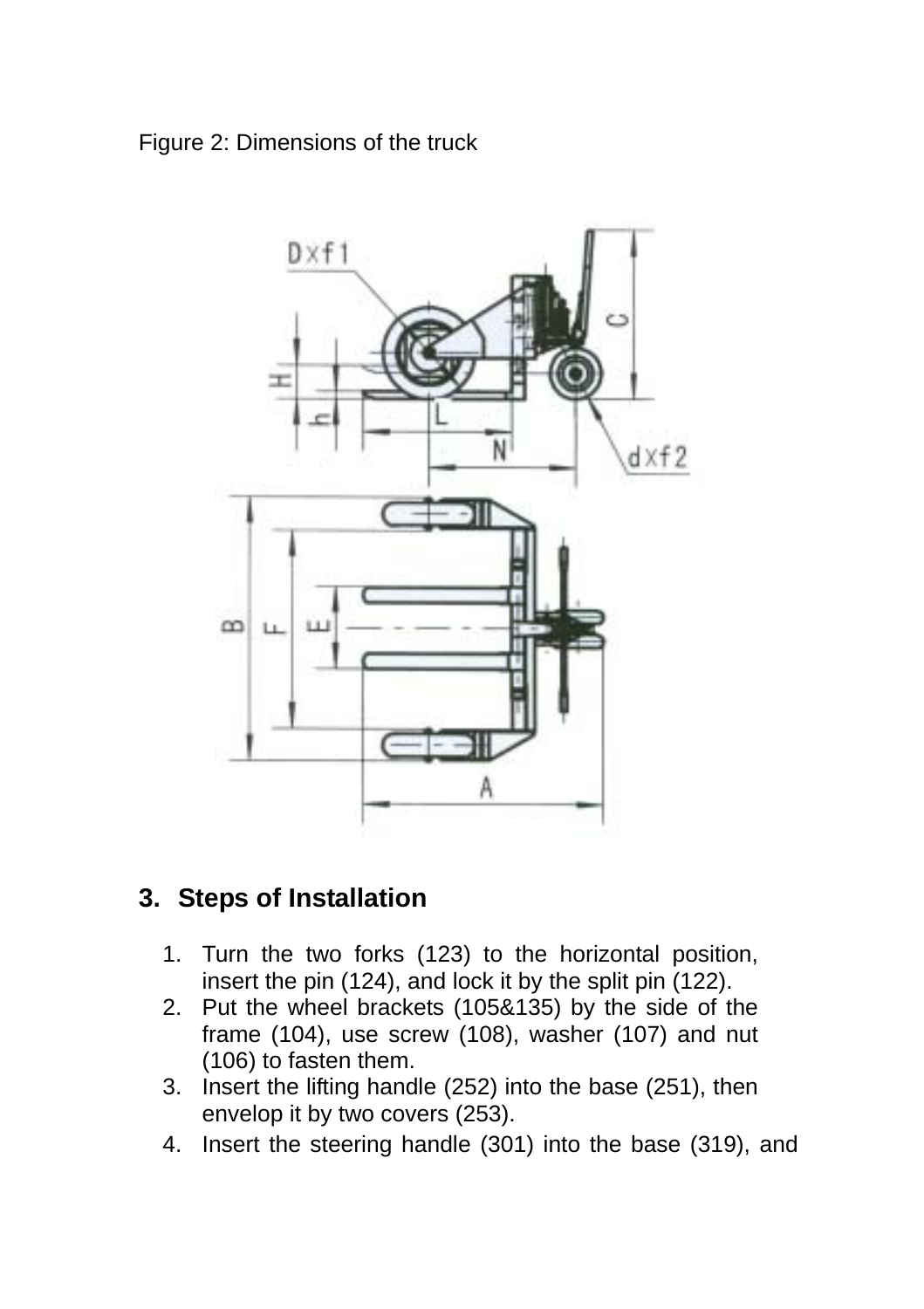then insert pin (305), lock it by retaining ring (306). Connect the hook (303) and handle by spring (302).

**Note:** Every screw and pin should be lubricated before assembling.

#### **4. Operating Instructions**

1. Make sure the truck is assembled correctly before operating it.

2. The lifting and lowering is controlled by the control valve. When the valve is at the free position or the handle is turned anti-clockwise, you can lift the fork by pressing the handle up and down. When you turn the valve handle clockwise, the fork descends. Contrarily, when you turn the valve handle anti-clockwise or release the valve, the fork stops lowering.

3. The product is equipped with a double action pump. When the handle is pressed up and down, the piston raises continually. It improves the work efficiency. It is better to operate the truck by two persons to reduce the work intensity. If you operate the truck by one person, you could move the handle to one side to reduce the operating force.

4. When the truck is loaded:

Please put the gravity center of the load as close to the root of the fork as possible.

Avoid the unbalanced load.

Adjust the fork width to proper dimension.

To make sure every part is pressed equably, lift and lower smoothly, move reliably.

5. When the truck is loaded, pay more attention to the pressure of tyre. Whether the pressure is too high or too low, it is harmful for the lifetime of the wheel.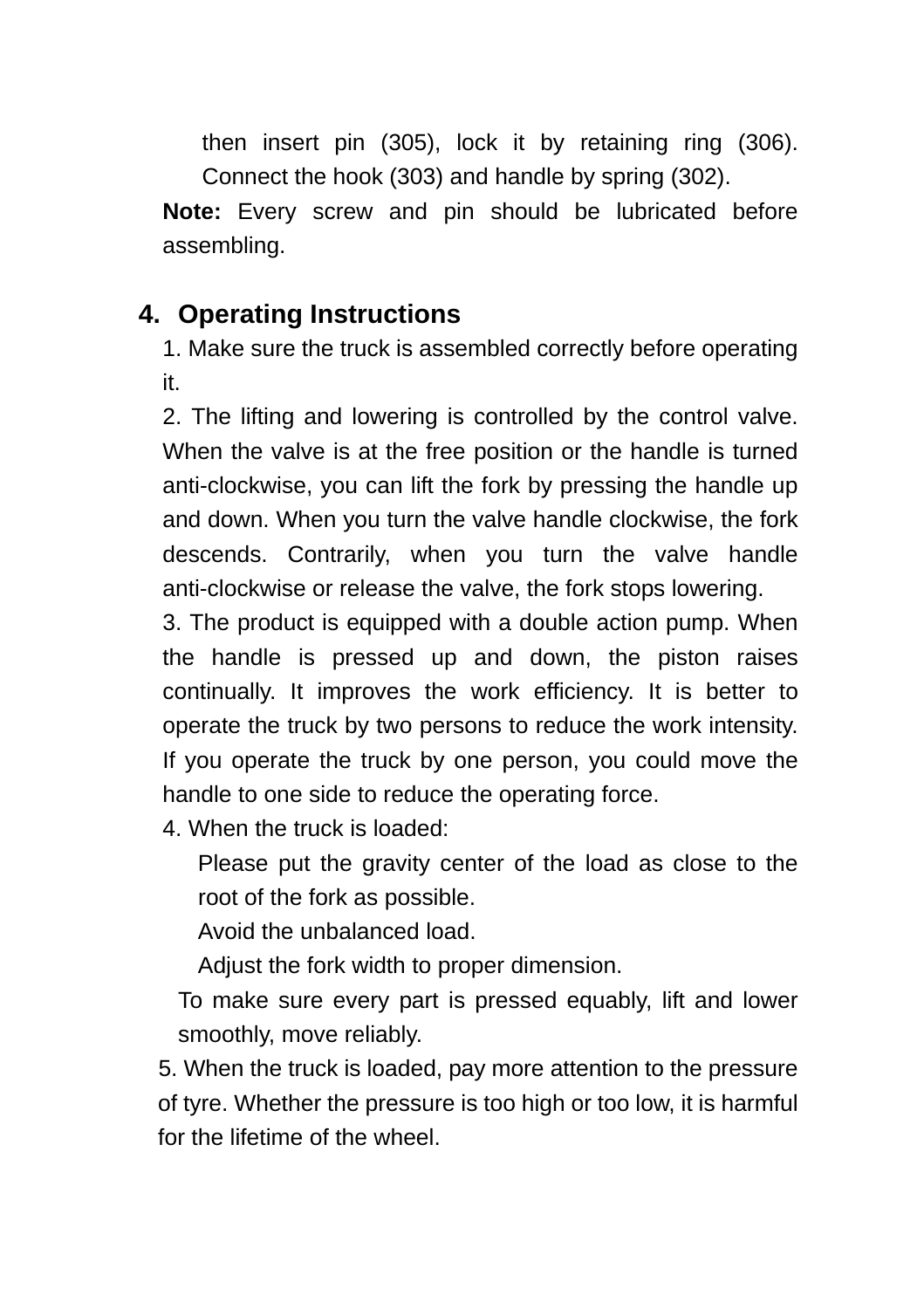## **5. Safety Guide**

- 1) When operating the truck must be careful, especially at the corner and the slope.
- 2) Do not put the load on the fork for a long time. When operation is finished, you should lower the fork to the lowest position.
- 3) Do not lift person.
- 4) The working temperature is -20 ~45 . If you want to operate the truck in cold area, must use low-temperature-hydraulic-oil.
- 5) When it is not used, make sure put it into the garage instead of outdoor.

#### **6. Maintenance**

- 1) Maintenance regular and replace the easy-worn parts in time can prolong the lifetime of truck.
- 2) The truck must be maintained by the professional person.
- 3) If you want to change parts, please use the parts supplied by manufacturer. Otherwise, it will be harmful for the truck.
- 4) If the truck needs maintenance, please disassemble the truck as the diagram in this manual.
- 5) Refer to the parts list in the manual, change the broken parts when maintaining.
- 6) Daily clean and periodic lubrication is necessary and it will prolong the lifetime of the truck.

| <b>Item</b> | <b>Period</b> | Program                            |
|-------------|---------------|------------------------------------|
| Movable     | 4 weeks       | Add the normal lubricating oil     |
| Parts       |               |                                    |
| Hydraulic   | 1 vear        | Do as "change oil"                 |
| Parts       |               |                                    |
| Wheels      | 4 weeks       | Check the abrasion. If it is more  |
|             |               | than 1mm, please change the wheel. |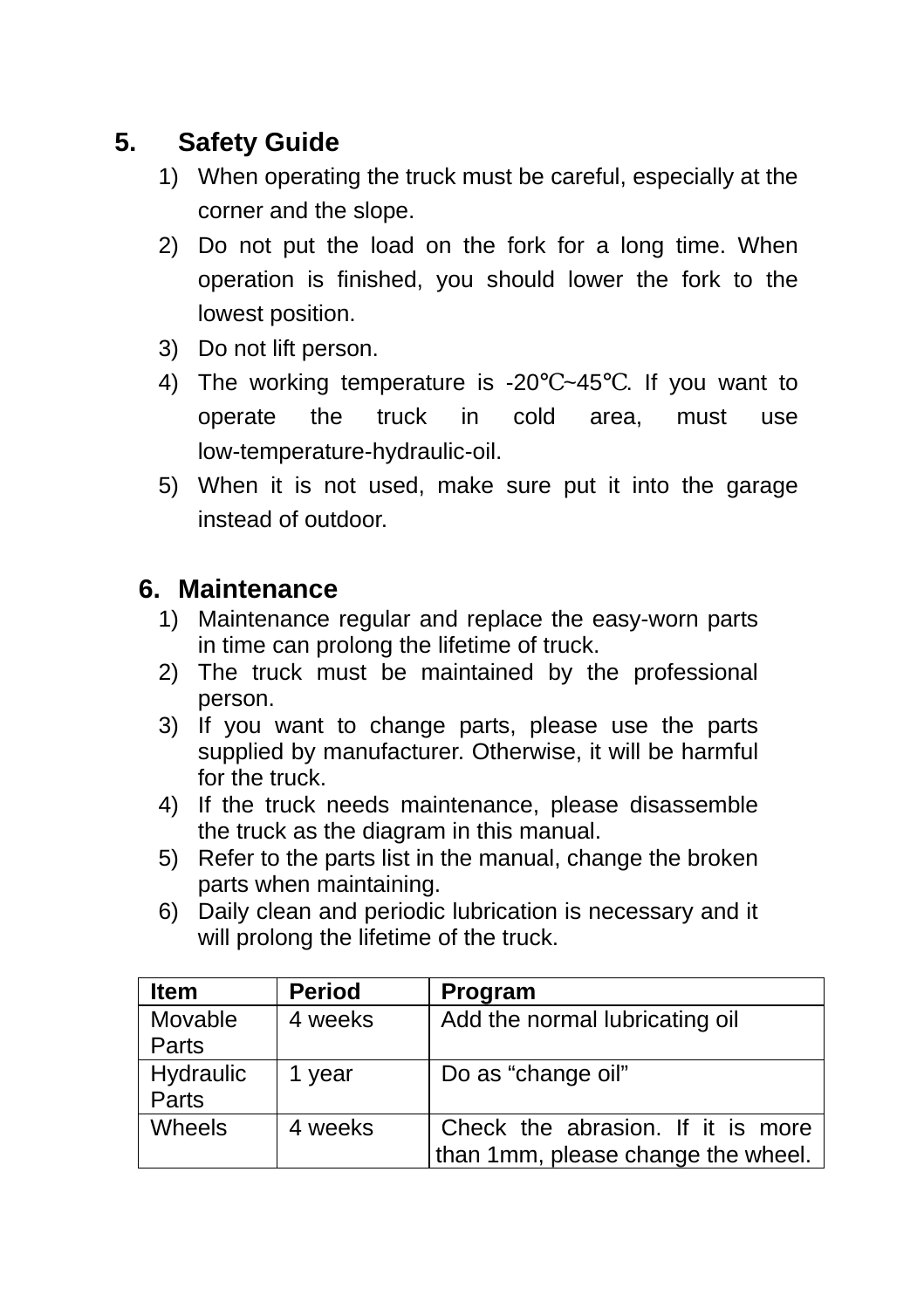| When the wheel pressure less than<br>200Kpa, please inflate the tyre. |  |  |  |  |
|-----------------------------------------------------------------------|--|--|--|--|
| The recommended pressure<br>is<br>250Kpa.                             |  |  |  |  |

7. Change Oil

Oil: YA-N46

Volume: 0.5L

First of all make sure the forks are at the lowest position and the oil pan is under the oil cylinder. And then do as follows:

- a. Take off the upper plug (1)
- b. Take off the lower plug (2)
- c. Operate the handle left and right to discharge the oil.
- d. Pour the new oil to clean the hydraulic system
- e. Assemble the lower plug
- f. Pour the clean oil form the upper plug, put on the plug
- g. Operate the handle left and right several times, check if there is leaking

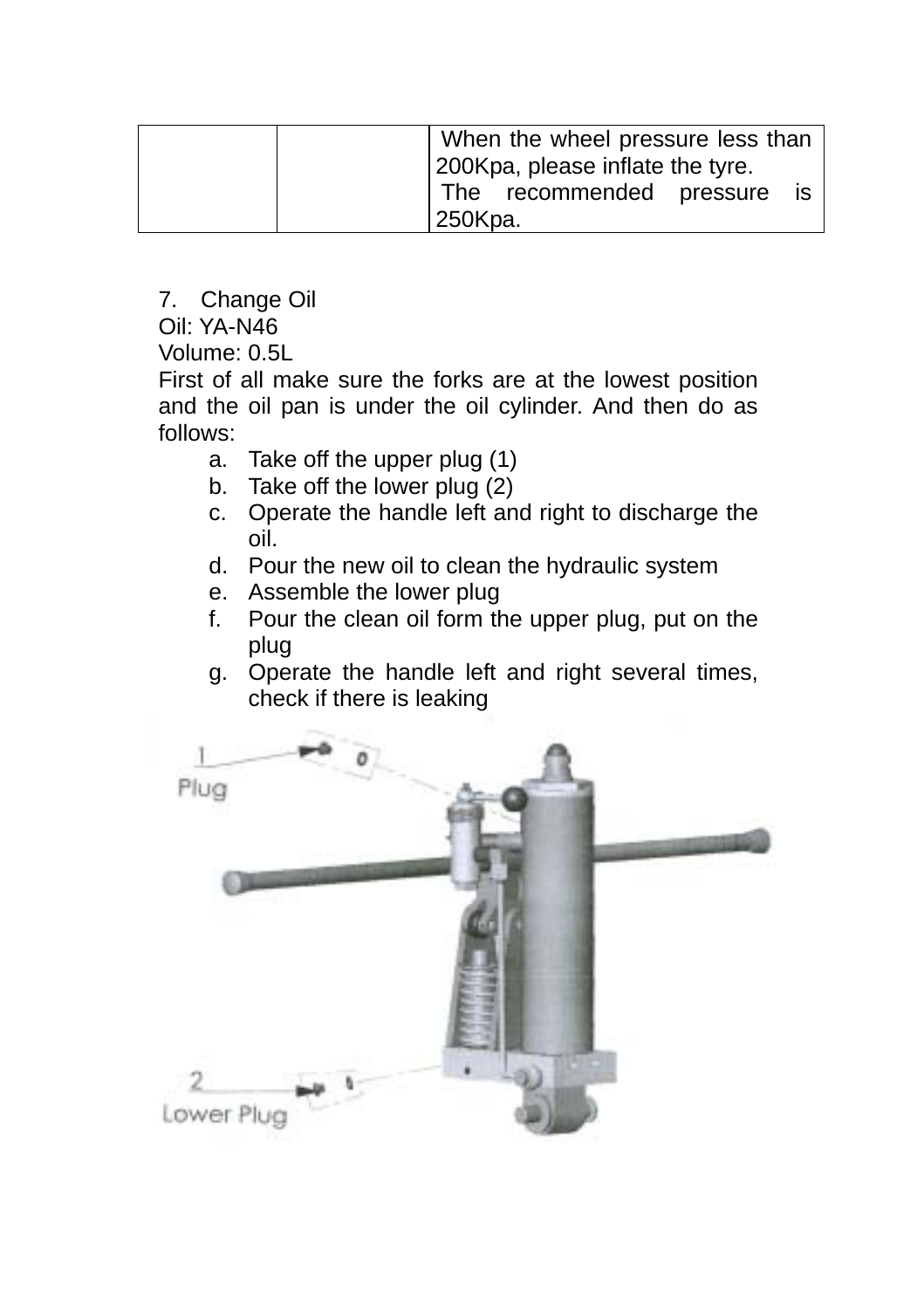## **7. Hydraulic Circuit**



- 1) Oil tank
- 2) Safety valve
- 3) Pump
- 4) One-way valve
- 5) Reservoir
- 6) Manual control valve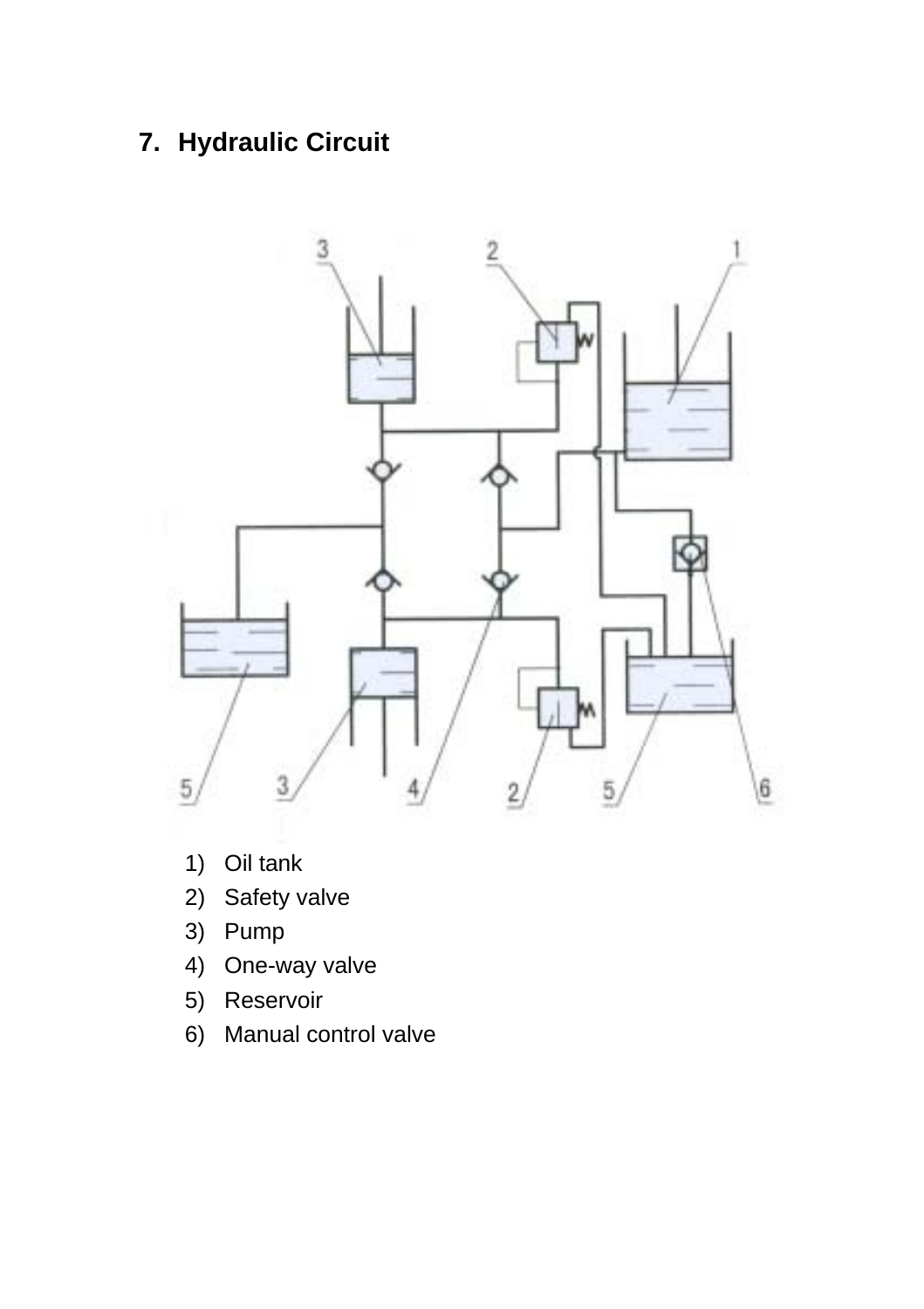## **8. Troubles Shooting**

| <b>Trouble</b>          | Cause                     | <b>Action</b>            |  |
|-------------------------|---------------------------|--------------------------|--|
| The forks do not lift I | 1. Not<br>enough          | Add more oil<br>1.       |  |
| up when operate         | hydraulic oil.            |                          |  |
| the handle up and       | 2. Leakage                | 2.<br>Replace seals with |  |
| down.                   |                           | new ones                 |  |
|                         | 3. Safety valve is out    | 3.<br>Adjust the control |  |
|                         | of adjustment             | valve.                   |  |
|                         | 4. Air comes into the     | 4. Banish the air.       |  |
|                         | hydraulic oil.            |                          |  |
| The forks do not        | 1. Valve is out of        | 1. Adjust the valve.     |  |
| the I<br>descend<br>or  | adjustment                |                          |  |
| lowering process        | 2. Valve is leaking.      | 2. Replace seals<br>with |  |
| is not stable.          |                           | new ones                 |  |
|                         | 3.<br>Seals are too tight | 3. Check and change      |  |
| The forks do not lift   | Not enough hydraulic      | Add more oil             |  |
| to max. height.         | oil.                      |                          |  |
| Not enough              | Not enough pressure       | Inflate to 250KPa        |  |
| pressure of wheels      | of wheels                 |                          |  |
| Tyre is broken          | is<br>1. The pressure     | Maintain or change tyres |  |
|                         | too high.                 |                          |  |
|                         | Be punctured<br>2.<br>by  |                          |  |
|                         | something.                |                          |  |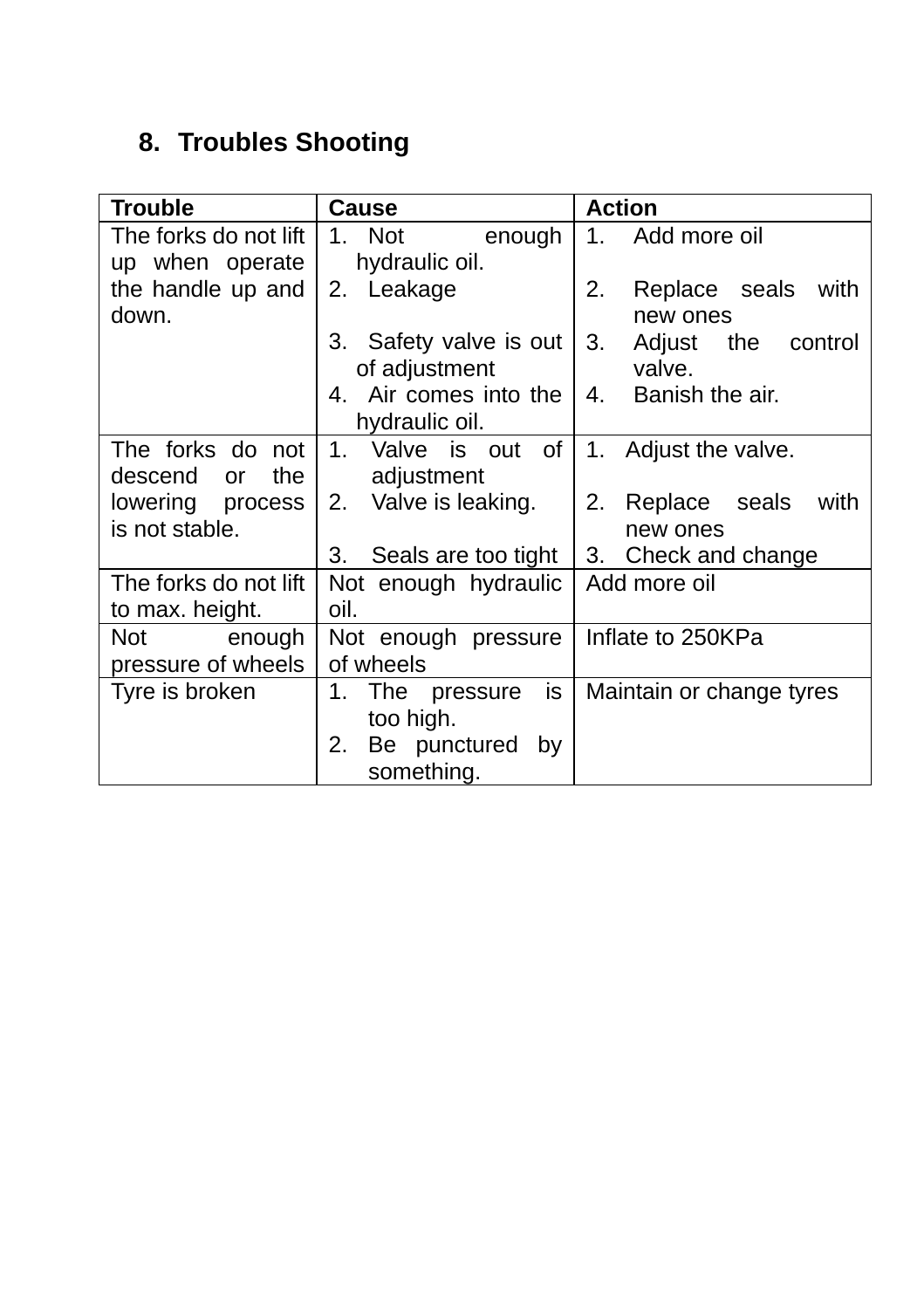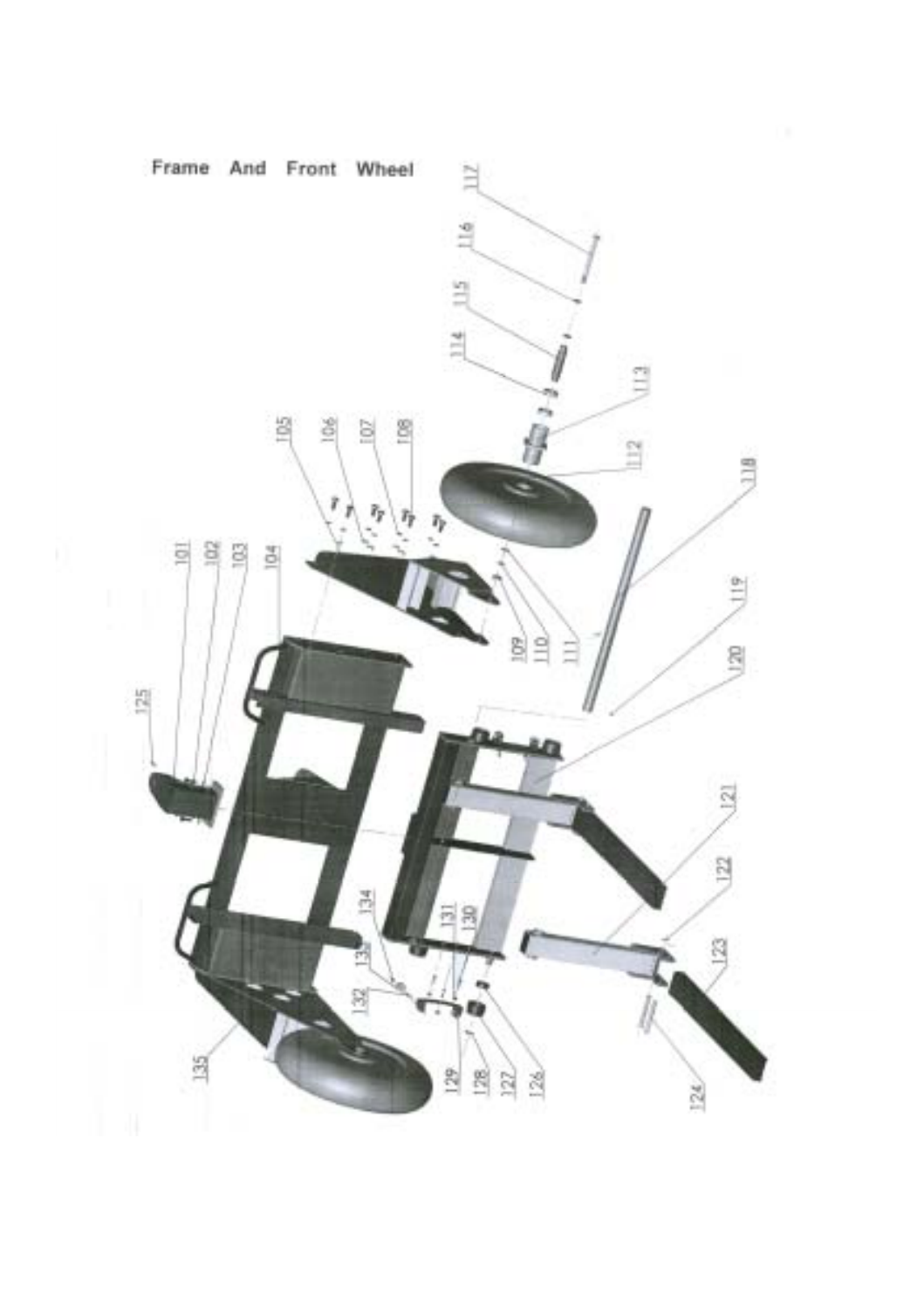## **Frame and Front Wheel**

| <b>No</b> | <b>Description</b> | Qty            | <b>No</b> | <b>Description</b>      | Qty            |
|-----------|--------------------|----------------|-----------|-------------------------|----------------|
| 101       | Hook               | 1              | 119       | Screw M6× 10            | 2              |
| 102       | Bolt M10× 30       | 4              | 120       | Lifting unit            | 1              |
| 103       | Washer             | 4              | 121       | Fork connector          | $\overline{2}$ |
| 104       | Frame              | 1              | 122       | Split pin $4 \times 30$ | 4              |
| 105       | Bracket (Left)     | 1              | 123       | Fork                    | $\overline{2}$ |
| 106       | Nut M12            | 16             | 124       | Axle                    | 4              |
| 107       | Washer 12          | 16             | 125       | Pin                     | 1              |
| 108       | Bolt M12× 30       | 16             | 126       | Bearing                 | 4              |
| 109       | Nut M16            | 2              | 127       | Roller                  | 4              |
| 110       | Spring washer 16   | $\overline{2}$ | 128       | Retaining ring          | 4              |
| 111       | Washer 16          | $\overline{2}$ | 129       | Side wheel unit         | $\overline{2}$ |
| 112       | Front wheel        | 2              | 130       | Bolt M8× 20             | 6              |
| 113       | Bearing base       | $\overline{2}$ | 131       | Nut M8                  | 10             |
| 114       | Bearing            | $\overline{4}$ | 132       | Pin                     | 4              |
| 115       | <b>Bushing</b>     | 2              | 133       | Side wheel              | 4              |
| 116       | Spacer             | 4              | 134       | Retaining ring 8        | 4              |
| 117       | Bolt M16           | 2              | 135       | Bracket (Right)         | 1              |
| 118       | Rod                | 1              |           |                         |                |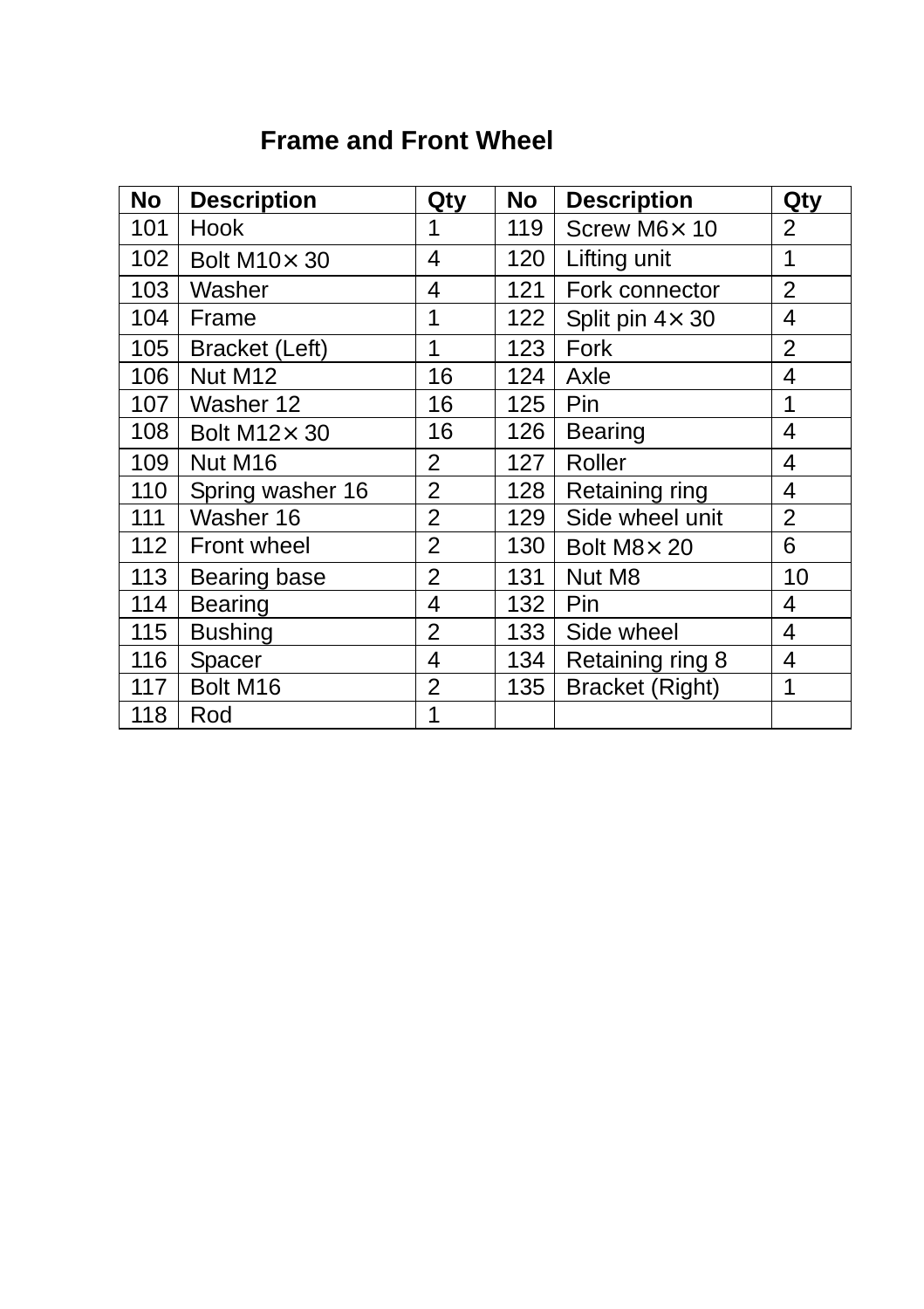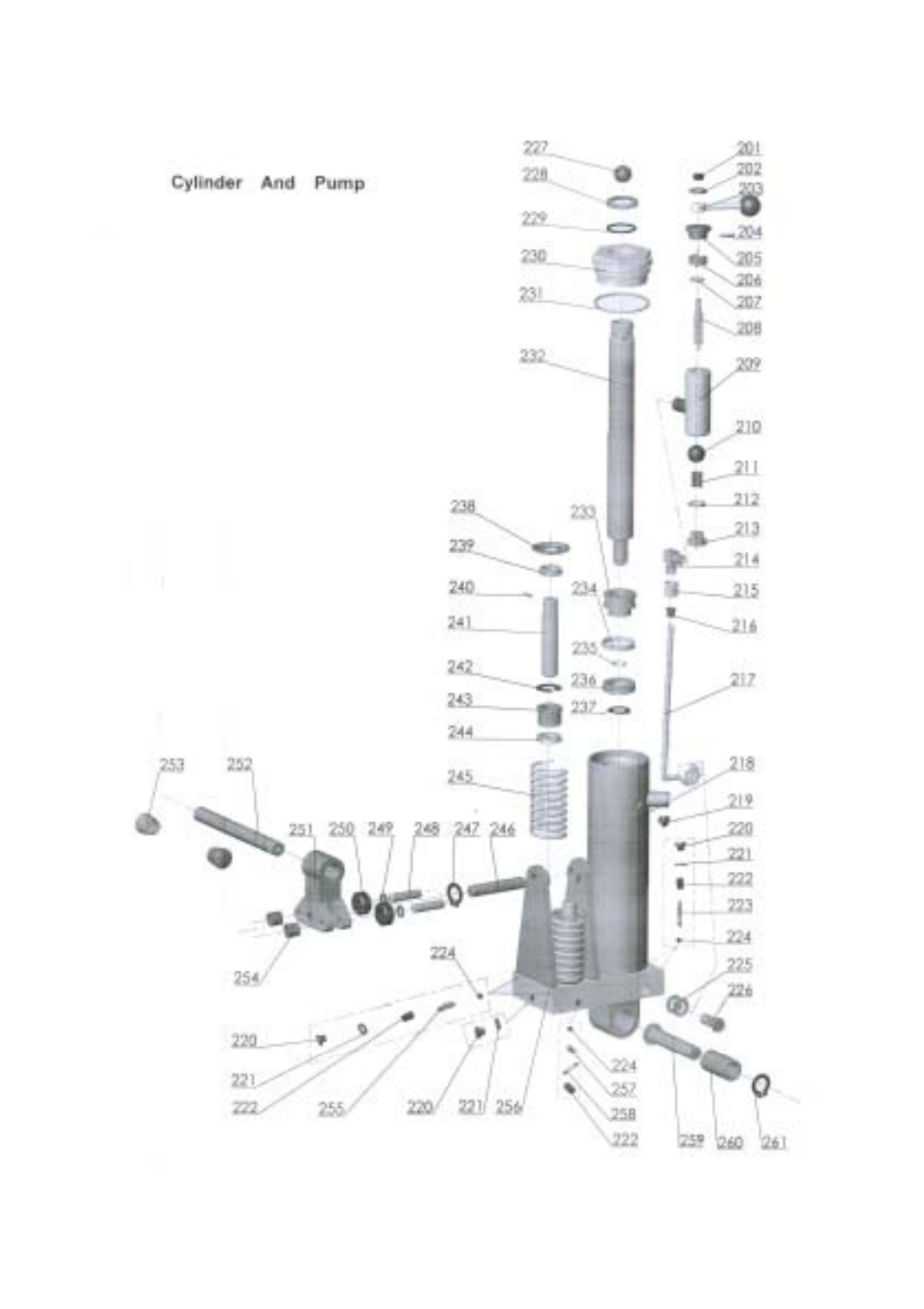# **Cylinder and Pump**

| <b>No</b> | <b>Description</b>           | Qty            | No  | <b>Description</b>  | Qty            |
|-----------|------------------------------|----------------|-----|---------------------|----------------|
| 201       | Nut M8                       | 1              | 232 | Piston rod          | 1              |
| 202       | Washer 8                     | 1              | 233 | Piston              | 1              |
| 203       | Control valve                | 1              | 234 | <b>Guiding belt</b> | $\overline{1}$ |
| 204       | Screw M5× 10                 | 1              | 235 | O-ring              | 1              |
| 205       | Spring base                  | 1              | 236 | $U$ -ring           | 1              |
| 206       | Spring                       | 1              | 237 | Retaining ring      | $\overline{1}$ |
| 207       | O-ring                       | 1              | 238 | Spring cover        | $\overline{2}$ |
| 208       | Needle                       | 1              | 239 | $U$ -ring           | $\overline{2}$ |
|           | 209 Valve body               | 1              | 240 | Axle                | $\overline{2}$ |
| 210       | Steel ball                   | $\mathbf{1}$   | 241 | Rod                 | $\overline{2}$ |
| 211       | Spring                       | $\mathbf{1}$   | 242 | Ring 20             | $\overline{2}$ |
| 212       | Washer 10                    | $\overline{2}$ | 243 | Guiding bushing     | $\overline{2}$ |
|           | $213$ Plug                   | 1              |     | $244$ U-ring        | $\overline{2}$ |
| 214       | Oil joint                    | 1              | 245 | Spring              | $\overline{2}$ |
| 215       | <b>Nut</b>                   | $\overline{1}$ | 246 | Fixed axle          | $\overline{1}$ |
| 216       | <b>Bushing</b>               | 1              | 247 | Retaining ring 16   | $\overline{1}$ |
| 217       | Oil tube                     | 1              | 248 | Press wheel axle    | $\overline{2}$ |
| 218       | Reservoir                    | 1              | 249 | Retaining ring 12   | $\overline{2}$ |
| 219       | Rubber plug                  | 1              | 250 | Press wheel         | $\overline{2}$ |
| 220       | Plug M10×1                   | 5              | 251 | Rod base            | 1              |
| 221       | Seal ring 10                 | 5              | 252 | Lifting handle      | 1              |
| 222       | <b>Screw</b>                 | 6              | 253 | Handle cover        | $\overline{2}$ |
| 223       | Spring                       | $\overline{2}$ | 254 | <b>Bushing</b>      | $\overline{2}$ |
| 224       | $\overline{7}$<br>Steel ball | 6              | 255 | Spring              | $\overline{2}$ |
| 225       | Washer                       | $\overline{2}$ | 256 | Baseboard           | $\overline{1}$ |
| 226       | <b>Screw</b>                 | 1              | 257 | Spring              | $\overline{2}$ |
| 227       | Steel ball<br>24             | $\mathbf{1}$   | 258 | Seal ring 10        | $\overline{2}$ |
| 228       | Dust proof ring              | 1              | 259 | Axle                | 1              |
| 229       | $O$ -ring                    | $\overline{1}$ | 260 | <b>Bushing</b>      | $\overline{1}$ |
| 230       | Cylinder cover               | 1              | 261 | Retaining ring      | $\overline{1}$ |
| 231       | O-ring                       | $\overline{1}$ |     |                     |                |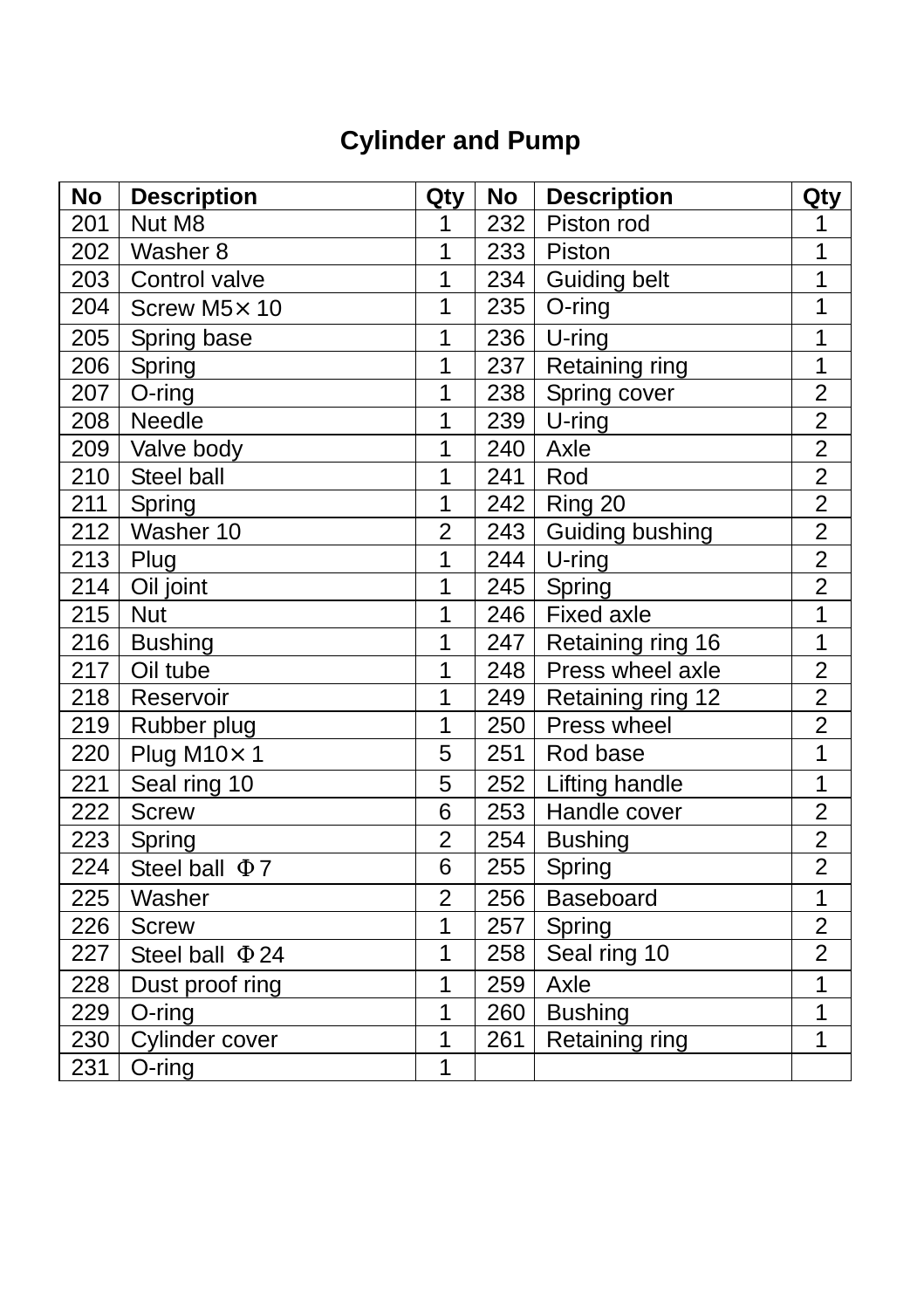